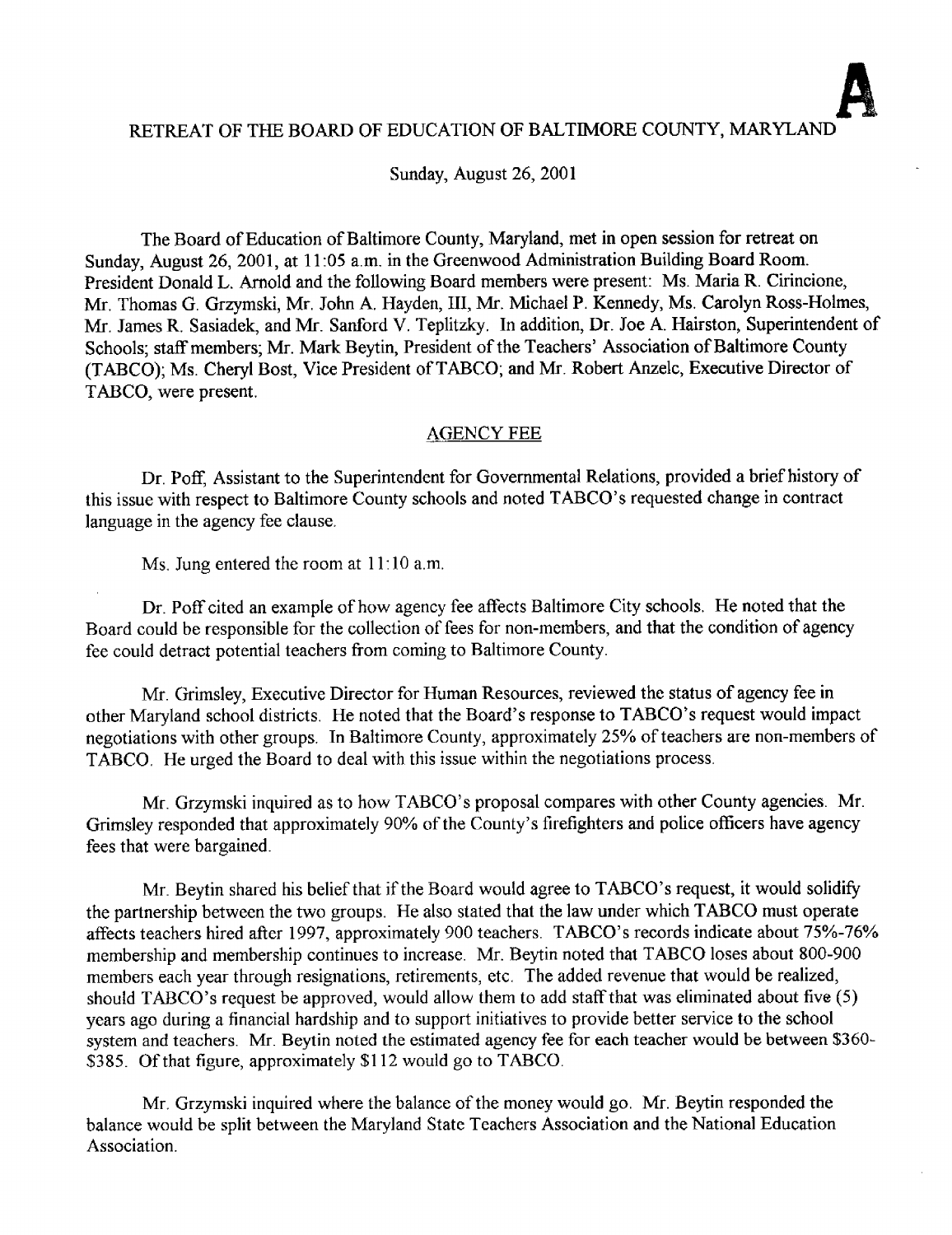Report of the Board Retreat - Page 2

### AGENCY FEE (Cont.)

Mr. Sasiadek noted that TABCO provides services to non-members . He asked if monitoring was taking place to determine if more non-members were being served than members, to which Mr. Beytin responded there was not.

Ms. Jung asked if TABCO anticipates less participation on the part of teachers if agency fee is put in place. Mr. Beytin stated that in other counties where agency fee has been put in place, membership has gone up significantly. He also stated that TABCO is trying to change the perception of agency fee so people understand that everyone is working together to solve problems.

Mr. Grzymski asked if Mr. Beytin had any concerns about recruiting . Mr. Beytin responded that he did not feel it would be an issue and informed the Board that at the recent New Teacher Orientation, 375 new members were enrolled.

Mr. Arnold acknowledged the good relationship between the Board and TABCO.

Mr. Hayden moved that the student Board member be allowed to sit in on the upcoming closed session on negotiations. The motion was seconded by Mr. Kennedy and approved by the Board.

At 12:03 p.m., Mr. Sasiadek moved the Board go into closed session to discuss matters relative to negotiations, pursuant to the Annotated Code of Maryland, State Government Article, §10-508(a)(9). The motion was seconded by Ms. Jung and approved unanimously by the Board.

#### CLOSED SESSION MINUTES

The Board discussed a matter dealing with negotiations for a particular group of employees .

At 12:48, Mr. Kennedy moved the Board come out of closed session. The motion was seconded by Mr. Sasiadek and approved by the Board.

#### OPEN SESSION MINUTES

The Board of Education reconvened in open session at 12 :48 p.m.

#### FACILITIES UPDATE

Mr. Robert Haines, Deputy Superintendent for Fiscal Services, reported that in <sup>a</sup> few days, 3D/I would be updating the materials sent to the Board recently.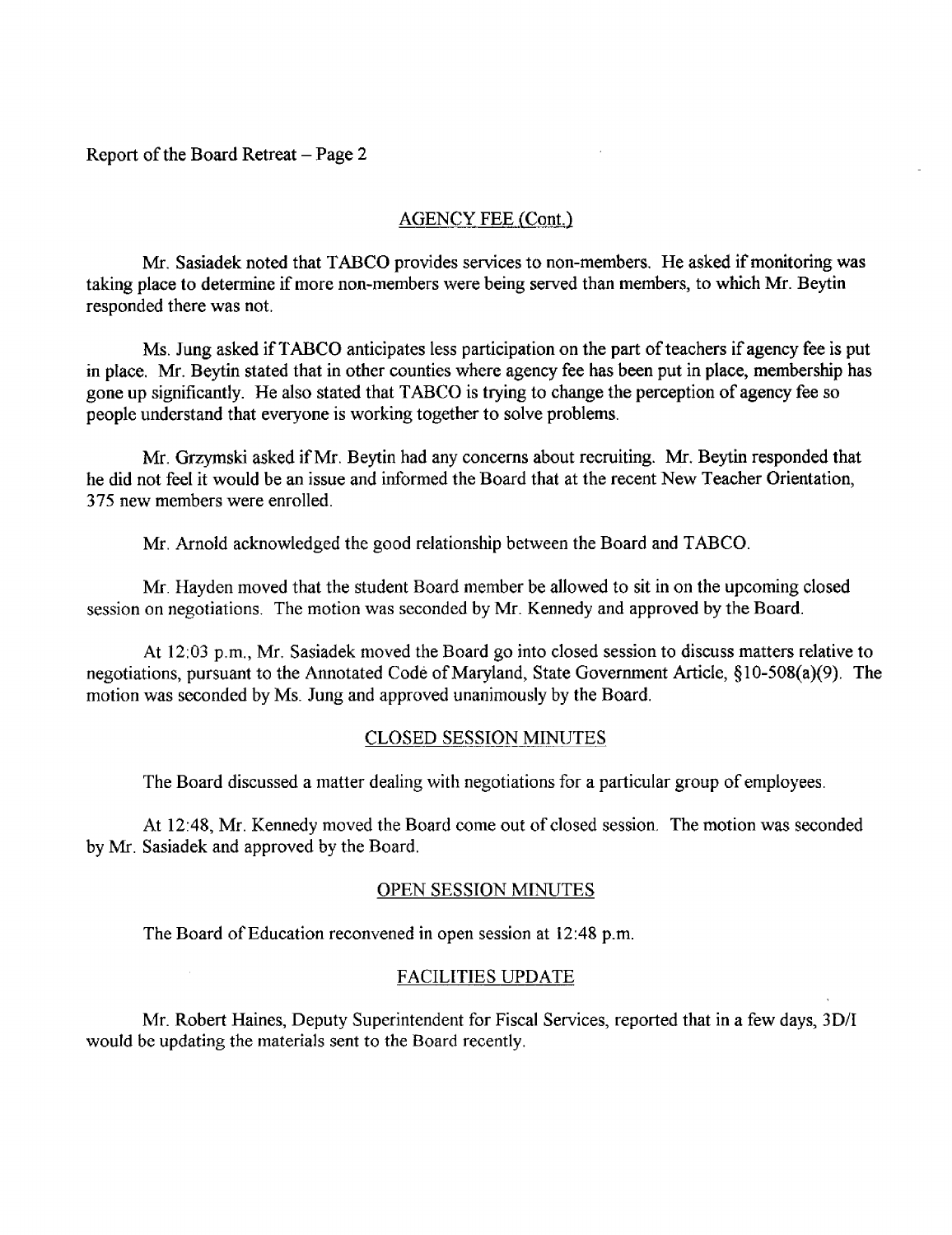# FACILITIES UPDATE (Cont.)

Mr . Kennedy inquired about the number of classrooms not cleaned in time for the opening of school. Mr. Wingerd, Maintenance/Operations Administrator, indicated that all classrooms would be cleaned and ready for teachers and students by the opening of school on September 4.

Many Board members were pleased to see the early announcement of the delay in the opening of Randallstown Elementary School.

Mr. Hayden expressed concern about boilers being replaced in time for the heating season . Mr. Cassell, Capital Program Administrator, assured Mr. Hayden that all boilers will be up and running by October 15.

Mr. Sasiadek inquired about the Inverness school. Mr. Haines indicated <sup>a</sup> presentation will be made to the Board when information from the County has been received and reviewed.

Mr. Hayden referenced recent correspondence from the Disabilities Commission with regard to ADA issues in our schools. Ms. Johns, Deputy Superintendent for Curriculum and Instruction, stated that the Commission's concern deals with the school system's lack of a plan for seeing that all BCPS facilities are accessible. Mr. Cassell noted that, upon completion, school renovations taking place now will meet minimum ADA standards. Dr. Hairston stated the need for a thorough assessment in this area, a commitment to do what is needed, and to obtain funding to do the work.

At 1:17 p.m., Mr. Arnold announced a break for lunch.

The retreat was reconvened at 1:45 p.m.

# STAFFING UPDATE

Mr. Grimsley provided a summary of vacancies to date within the school system. He noted that of forty-three (43) professional vacancies, thirty-four (34) are teachers . Of that thirty-four (34), seven (7) are for New Town Elementary School. He stated the potential for vacancies on opening day is in the midteens. In those positions, we can place provisional teachers or long-term substitutes, if necessary. In other areas, there are thirty-seven (37) instructional assistant vacancies and twenty-three (23) bus driver vacancies. Mr. Grimstey noted that most of the bus driver vacancies are <sup>a</sup> result of the loss of <sup>a</sup> contractor in the Southwest Area.

Mr. Kennedy expressed concern about teaching spaces at New Town Elementary School and its impact on the library, cafeteria, and other areas . Ms. Johns indicated additional teaching spaces are available and should not impact the areas mentioned by Mr. Kennedy. She also anticipates the leveling off of enrollment so that class size will be that of most schools . However, she stated if enrollment continues to increase, staff will work with the school to provide relief.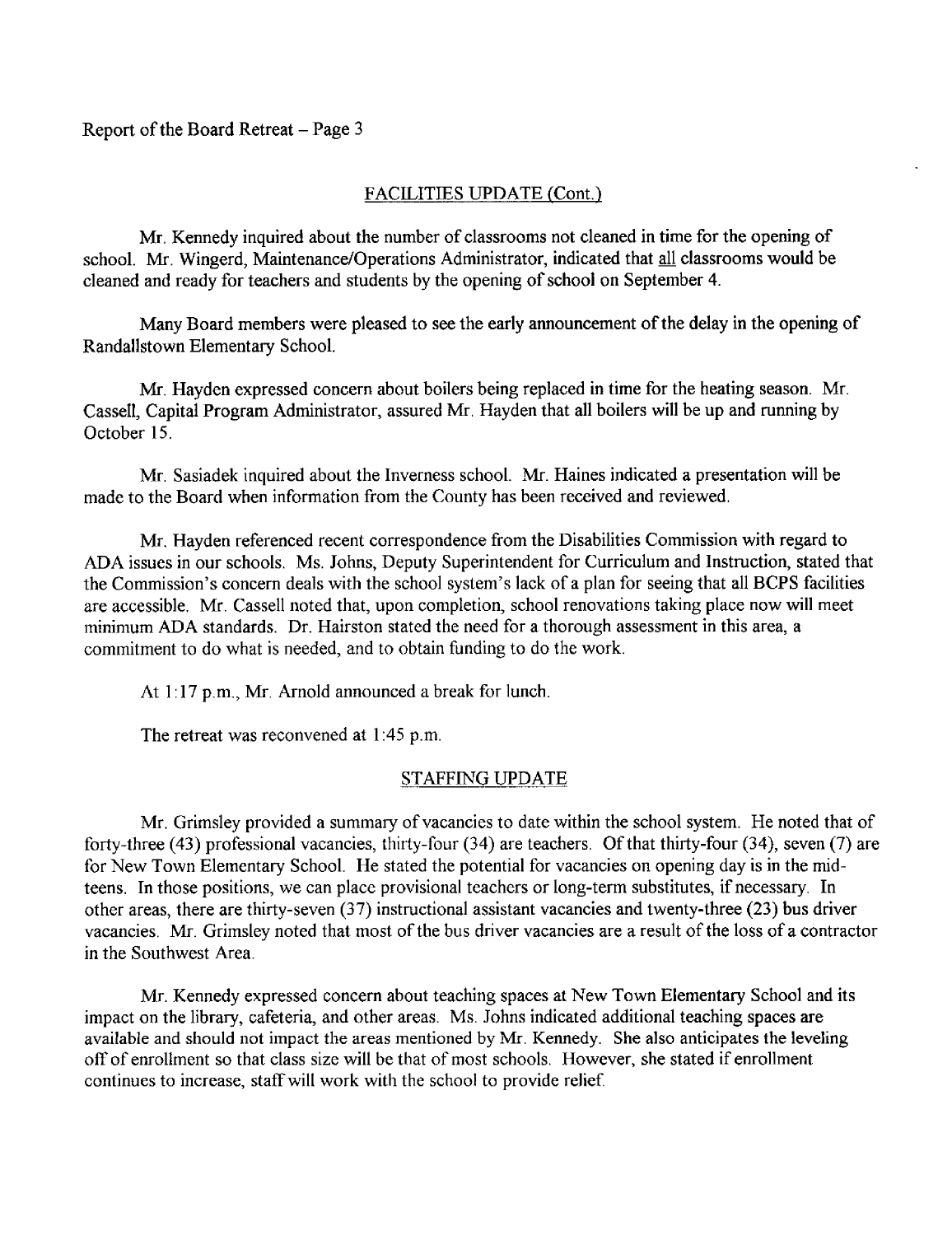#### Report of the Board Retreat  $-$  Page 4

### STAFFING UPDATE (Cont.)

Dr. Hairston noted that of New Town's estimated enrollment, 40-60 students will be coming from private schools. Mr. Teplitzky suggested publicizing the fact that students are transferring from private schools to Baltimore County Public Schools.

With regard to a site for <sup>a</sup> New Town Middle School, Dr. Hairston indicated he had met recently with Senator Hollinger and Delegates Zirkin and Finifter. He also shared with them the system's desperate need for sites in north central Baltimore County and the northeast area of the county.

#### BOARD GOALS

Sharing an observation with respect to policies, Dr. Hairston asked the Board to consider establishing <sup>a</sup> Policy Review Committee.

Ms. Howie's Power Point presentation helped Board members understand what policies are, the organizational structure of the existing manuals, the status of current policies, and the Superintendent's recommendations.

Board members decided to start the review process with the 8000 series, which deals with the Board of Education.

As an example of policy review, Mr. Arnold suggested an ad hoc committee could examine the area of Special Education and develop a proposed position to be reviewed, and eventually approved, by the Board. Mr. Teplitzky shared his uncertainty about what position the Board could adopt in this area, other than agreeing to comply with the law to the best extent possible, and noted that much of what drives the Board in Special Education is the law. Mr. Arnold stated the committee could look at Special Education issues and areas where the Board could better facilitate . Mr. Teplitzky cautioned against setting up <sup>a</sup> structure for implementation and reminded everyone that the Board's role is to develop policy.

Ms . Jung agreed with Mr. Teplitzky. Noting that our lobbying efforts on the local and state level are good, she pointed out a weakness of the Board and staff with respect to its lobbying efforts at the federal level.

Mr. Kennedy stated Special Education was too broad an area to review and suggested looking at particular areas of concern in Special Education.

Board members discussed ideas/concerns and potential goals and ways to convey that information to the Superintendent.

With respect to the goal of closing the achievement gap, Mr. Hayden suggested <sup>a</sup> report in the next couple of months and another one before the end of the school year describing what actions have and are being taken to address this issue .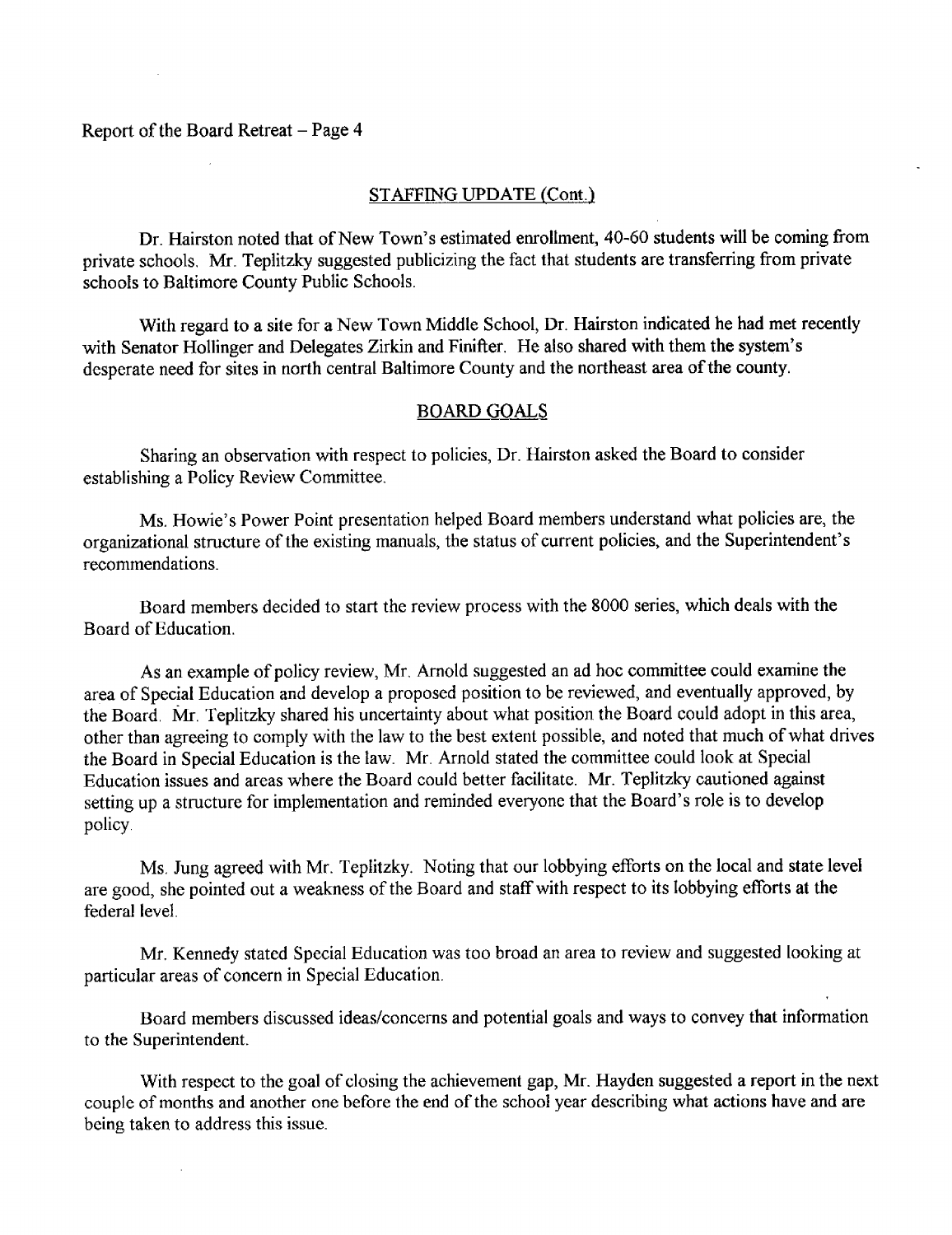## BOARD GOALS (Cont.)

Mr. Teplitzky commented the Board should agree on its short- and long-term goals and share them with the Superintendent. He suggested Dr. Hairston could advise the Board as to whether policies are in place to achieve the goals or if policies are needed to assist the Superintendent and staff in achieving those goals.

Mr. Arnold suggested the development of a yearly agenda for the Board.

Board members were asked to submit their proposed list of goals to Ms. Zepp by September 4<sup>th</sup>. Mr. Arnold and Mr. Sasiadek will then review the list with the Superintendent for presentation on September  $11^{\text{th}}$ .

## TITLE <sup>I</sup> UPDATE

Mr. Boone, Executive Director for Federal and State Programs, briefly explained the purpose of the update. Ms. Cassell, Coordinator of Title <sup>I</sup> and Grant Assistance, provided information with regard to Public Law 106-554 and its impact on school improvement.

As an example of additional support and services for the identified schools, Woodlawn Middle School and Sussex Elementary School, Mr. Boone stated that local and reconstitution funds for Woodlawn Middle School have led to the Professional Development Academy this past summer.

Explaining the transfer options that will become available to the students of Woodlawn and Sussex, Mr. Boone stated that eligible receiving schools must not be overcrowded, nor have <sup>a</sup> magnet program. Plans to begin the special transfer procedures will begin after the September 30<sup>th</sup> enrollment data has been reviewed. Information will be provided to the families in a timely fashion and community meetings will be scheduled. The procedures allow for the opening of school with a stable environment and a clear focus.

Mr. Sasiadek asked how <sup>a</sup> situation would be handled where <sup>a</sup> student who transfers out of one of these two schools into an eligible school is absent frequently because, under our policy, transportation is not provided. Mr. Boone stated that as principal of the child's new home school, he/she is responsible to use all of the school's resources---PPW's, social workers, counselors--to work with the child and the family, just as they would with any other child in that school.

In reviewing the proposed procedures, Mr. Boone noted that only students whose home school is Woodlawn Middle or Sussex Elementary are eligible for special transfer. Students attending private school or who are being home schooled are not eligible. He also noted that PL 106-554 is currently oneyear legislation.

Ms. Cassell and Mr. Boone reviewed the "Projected Implementation Timeline" for the special transfer option and the timeline for the appeal process. Mr. Boone commented that within <sup>a</sup> week of receiving the September 30<sup>th</sup> enrollment data, eligible receiving schools will be identified.